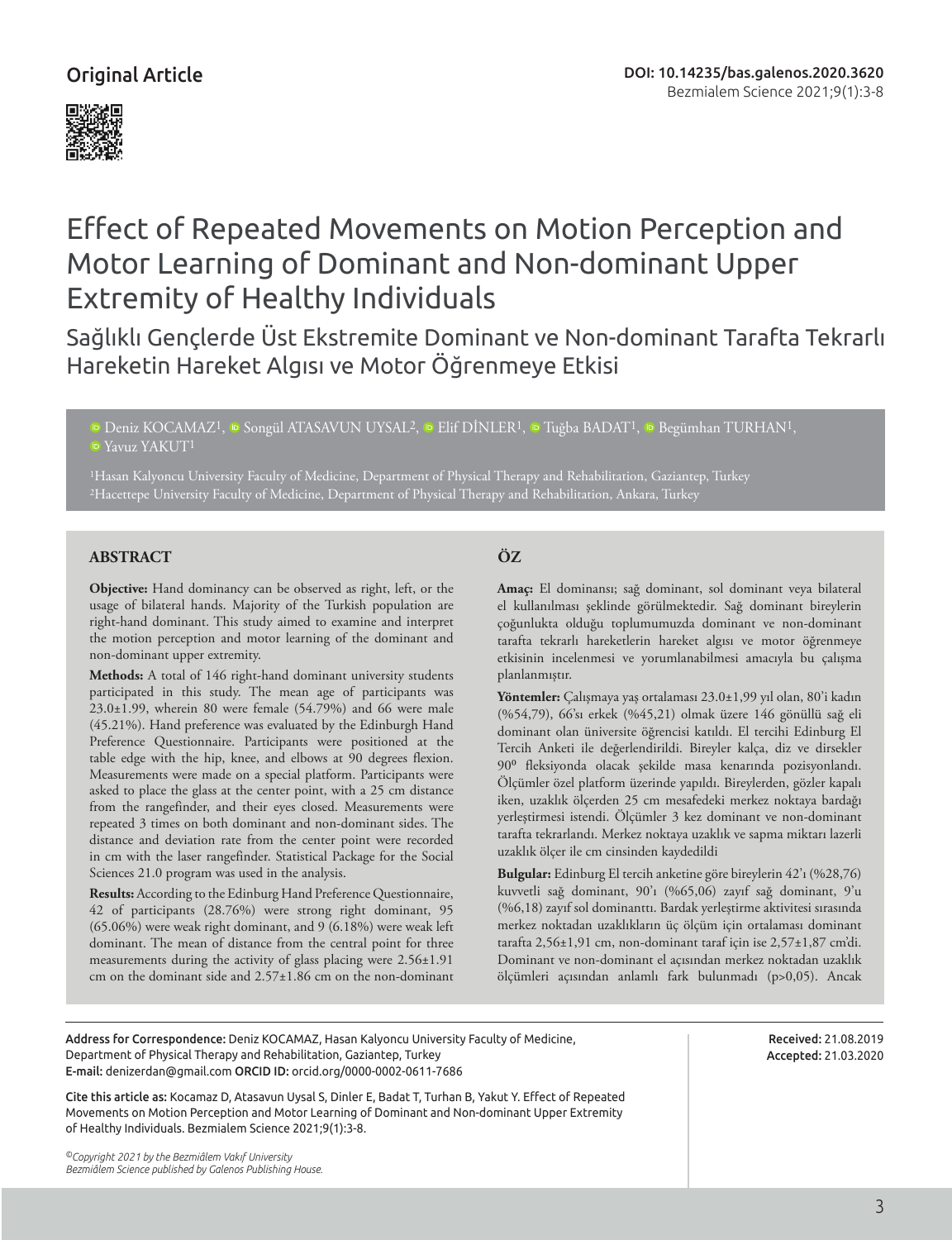side. No significant difference was observed in terms of distance from the center point in dominant and non-dominant hand (p>0.05). However, when results of the deviation from the center of three measurements were examined in the dominant side, according to the deviation distance, the first measurement was found closer to the center point than the second and third measurement results  $(p<0.05)$ .

**Conclusion:** It is thought that the first measurement results are closer to the center with the effect of visual memory at the dominant and non-dominant sides, but in the second and third repetitions, it is thought that the deviation from the center is due to the short term memory, kinesthesia, and motor learning ability which could not be coded correctly.

**Keywords:** Dominant side, non-dominant side, motor learning, visual memory, right-hand dominance, left-hand dominance

dominant tarafta ardı ardına yapılan üç ölçümün merkezden sapma mesafesi sonuçları incelendiğinde birinci ölçüme dair sapmanın, ikinci ve üçüncü ölçüm sonuçlarına göre merkez noktaya daha yakın olduğu tespit edildi (p<0,05).

**Sonuç:** Dominant ve non-dominant taraf ölçüm sonuçlarına göre görsel hafızanın etkisi ile ilk ölçüm sonuçlarının merkeze daha yakın olduğu, ikinci ve üçüncü tekrarda kısa süreli hafıza, kinestezi ve doğru kodlanamayan motor öğrenme becerisi nedeniyle merkez noktadan uzaklaşıldığı düşünülmektedir.

**Anahtar Sözcükler:** Dominant taraf, non-dominant taraf, hareket algısı, motor öğrenme, sağ el dominansı, sol el dominansı

### **Introduction**

Motor control is a result of motor learning provided by the dominant hemisphere. During motor learning and motor control, the primary motor cortex provides individual or synergistic movements of the extremity muscles when the motor cortex is stimulated. The premotor cortex is responsible for motor movements learned for a general function and posture task for movements. Another important feature of the premotor cortex is that it has mirror neurons in its silent activation. These neurons observe the movement, and release the same movement. Similarly, it is important in mental imaging, activation in mirror neurons under the premotor cortex and parietal cortex, motor perception, motor learning, empathy, imitation, and learning new motor movements. The parietal cortex is also related to the feeling of discrimination. Brodmann areas, ranking between 3-2-1, are particularly related to somatosensory senses. Thalamic fibers are also origin from areas 3a and 3b. Areas 2 and 3a have an important role in proprioception and kinesthesia (1).

Cerebral lateralization is the capacity of a hemisphere (usually left) to provide more control of the contralateral side of the body compared to the other hemisphere. In this way, the contralateral side movements occur to be more accurate, rapid, and coordinated (2). The left hemisphere, which provides sensory and motor functions on the right side of the body, is the center of intellectual abilities. The right hemisphere, which controls the left side of the body, is responsible for the analysis of complex structures, holistic approach, determination of direction, and shapes of objects. Although both right and left sides of the body are used during different activities, one half of the brain dominates specialized and skill-related activities (3). It is essential to acquire skills with the use of dominant sides, to keep the gained skills in the short term memory, and to ensure its permanence. In this way, information is transferred to long-term memory, and motion perception develops (4).

Studies have shown that dominant hand use is associated with fine motor skills. In addition, studies have shown significant differences between dominant and non-dominant hand regarding asymmetry, number of hits, and completion time (5). Strength of hand grip and motion perception is associated with muscle strength in the upper extremity. Studies have shown that hand gripping force and load distribution have a significant effect on the hand function. The importance of thumb, ring finger, and palms in determining the motion perception and the grip in the dominant hand was emphasized (6,7). In the literature, studies conducted with university students suggested that somatosensory stimuli changes brain activation and long-term memory skills (8).

Obviously, data on literature is needed which includes not only the use of dominant upper extremity in healthy individuals depending on parameters such as muscle and grip strength, age, height, body mass index, and gender but also vary from the reaction time to motion perception and distance determination in young adults according to auditory stimuli (6).

In light to this information, we can say that short-term memory is more effective in just experienced movements. Factors such as repeated movement and planning of motion may take a part in motor learning and control. The hypothesis of this study is that repeated movements are effective on motion perception and motor learning of the upper extremity.

#### **Method**

#### **Ethical Approval**

This study was carried out at Hasan Kalyoncu University, Physical Therapy and Rehabilitation Department of Health Science Faculty. Ethical approval was obtained from the Local Ethics Committee, for the study on March 21, 2017 with the decision number 2017-02. The study was carried out in accordance with principles defined in the Declaration of Helsinki. Participants were informed about the study, and the informed consent form was signed.

#### **Participants**

A total of 146 students aged between 18 and 30 years, who are right-handed writers participated in this study. Those who are older than 30 years old, left-handed writers and those who use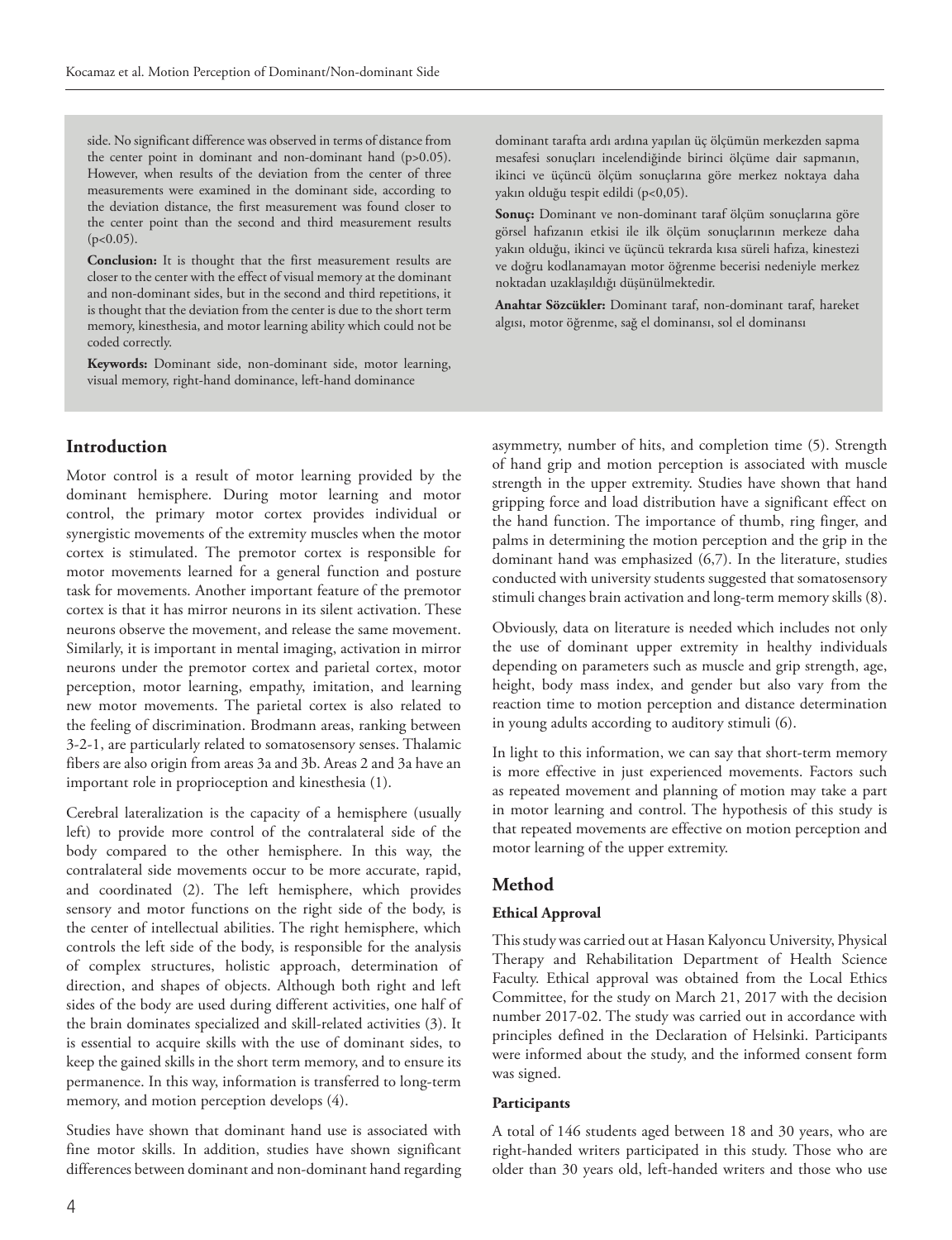bilateral hands during writing were excluded. Age and gender information of participants were recorded.

#### **Apparatus and Procedure**

In this study, participants were positioned at the table edge with the hip, knee, and elbows at 90-degree flexion. Measurements were made on a special platform. Figure 1 shows the experimental setup. The platform was designed to allow the upper extremity movement up to 180 degrees and to place two laser rangefinder. Both right and left forearms were resting on the table. In the study, a distance of 25 cm from each laser rangefinder was determined as the center point, and two matted glasses were placed. Participants were informed about the center point and the desired activity with their eyes open. Participants were asked to experience places on the platform, where the glasses are, while their eyes were opened. First, they were asked to keep the glass in its place, then to raise the glass once, and leave it to the same center point again. During evaluations, participants were asked to take the glass passed from different distances and put it on the center point. During the activity, glasses were passed from different arm angles. Measurements were repeated 3 times in the dominant and then the non-dominant side. The distance from the center point and the deviation rate were recorded in cm with the laser rangefinder. All evaluations were performed in a quiet hall with at least two physiotherapists who were among the authors of the study.

The hand preference of individuals was determined by the Edinburg Hand Preference Questionnaire, which was modified by Geschwind and Behan. Questions in this survey were related to simple daily functions. The hand preference of participants was asked while writing, painting, ball and stone throwing, scissoring, tooth brushing, holding a knife while slicing bread, holding a fork without a knife, rowing (bottom hand), hammer



holding, holding a match, and opening a lid. Answers ranged between "always right," "usually right," "with bilateral hands," "left," and "always left," and for answers respectively +10, +5, 0, -5, and -10 points were given (9). The value from +100 to -100 was called the Geschwind score (GS). Negative scores refer to left-handedness whereas positive scores refer to righthandedness. In GS, the hand preference score ranges between -80 and -100 suggests strong left-dominant, between -20 and -70 suggests weak left-handedness, and between -15 and 15 refers to two-handedness. Score ranges from 20-75 suggests weak rightdominant and 80-100 refers to strong right-dominant (10).

#### **Statistical Analysis**

Statistical analysis was performed using Statistical Package for the Social Sciences 21.0 (SPSS Inc., Chicago, USA). The distance from the laser rangefinder was calculated as mean ± standard deviation  $(X \pm SD)$ . The deviation from the center point was calculated as the difference  $\pm$  SD (D  $\pm$  SD) in dominant and non-dominant sides. The correspondence of variables to the normal distribution was examined by visual (histogram and probability graphs) and analytical methods (Shapiro-Wilks test). Paired Sample t-test was used to compare the difference between dominant and non-dominant sides. The margin of error was accepted as p<0.05.

#### **Results**

In this study, we examined effects of repeated movements on the motion perception and motor learning of the dominant and non-dominant upper-extremity in healthy individuals.

#### **Characteristics of Participants**

A total of 146 right-hand dominant volunteers participated, wherein 80 were females (54.79%) and 66 were males (45.21%) with mean age of 23.0±1.99. All participants were university students. According to the Edinburgh Hand Preference Questionnaire, 42 of participants (28.76%) were strong righthanded, 95 (65.06%) were weak right-handed, and 9 (6.18%) were weak left-handed.

#### **Distance from the Laser Rangefinder and Deviation from the Center Point**

In the motion perception and motor learning of the dominant and non-dominant side evaluation, 3 repeated measurements were performed while their eyes were closed. No significant differences were noted in all measurements in terms of gender  $(p>0.05)$ .

The mean and standard deviation of the distance from the laser rangefinder and the deviation from the center point for three measurements during the activity of placing the glass are shown in Table 1 for the dominant and non-dominant sides. No significant differences we noted between the dominant and nondominant sides (p>0.05) (Table 1).

No differences were noted between the dominant and nondominant sides in terms of deviation differences from the center **Figure 1.** Evaluation platform<br>point with their eyes closed (Table 2, p>0.05).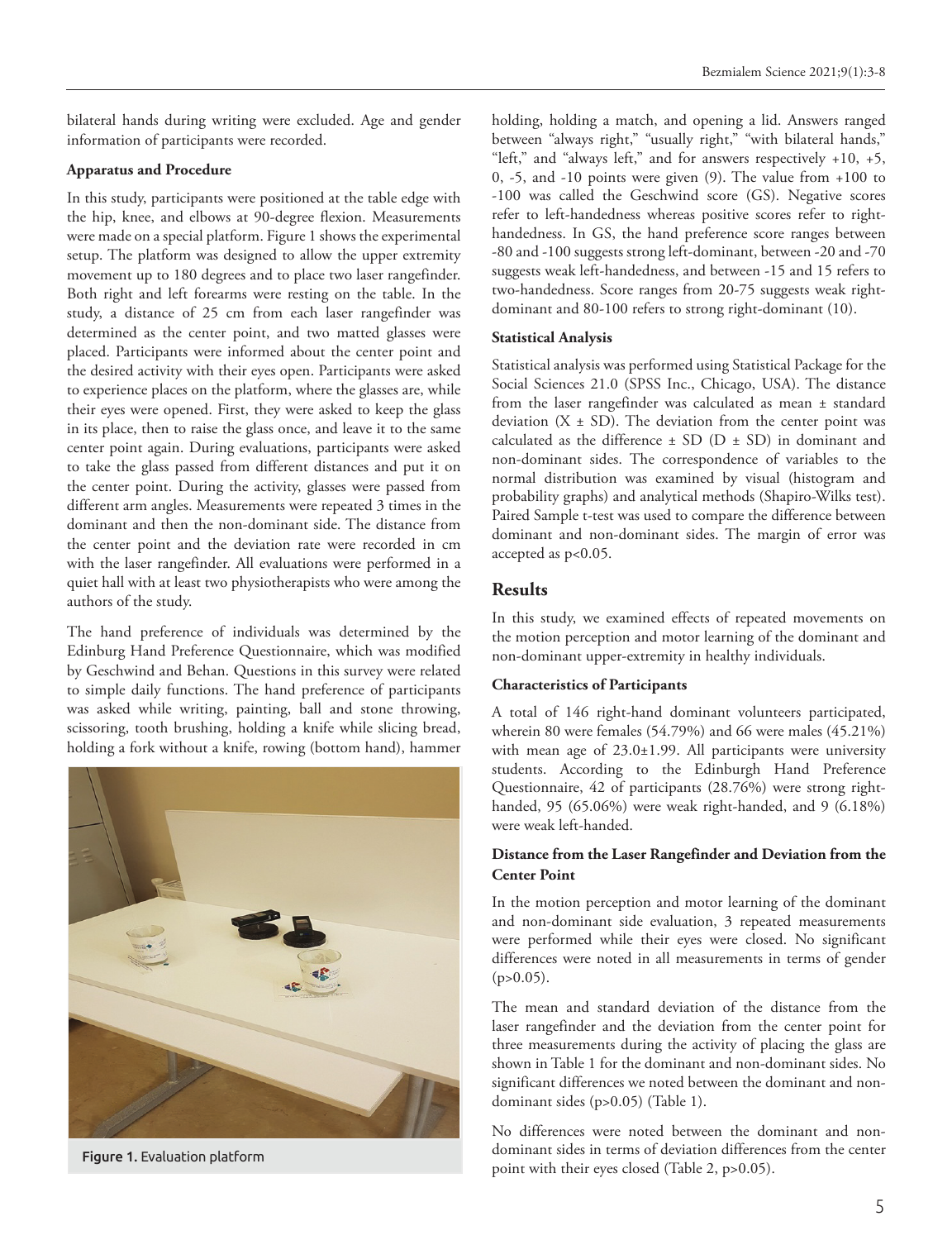In non-dominant side, deviation from the center point was also similar. But in dominant side measurements, the deviation from the center point of the first evaluation was closer than the second and third evaluations. (Table 2, p<0.05). No difference was noted between the second and third evaluations of dominant hands (Table 2, p>0.05).

#### **Discussion**

In this study, repeated movements on motion perception and motor learning of the upper extremity dominant and nondominant side in healthy young individuals with right-hand dominancy was evaluated on a specially developed platform. It is determined that the distance from the laser rangefinder and deviation from the center point for three measurements during the activity of placing glass were similar at dominant and nondominant sides.

In literature it is determined that in studies which evaluate motion perception and learning, right-dominant individuals were preferred. When studies were examined in terms of average ages, it was seen that young individuals could better adapt to the study design, and these adaptations could be perceived more easily in terms of cognition (11,12). In this study, right-dominant individuals were preferred in accordance with the literature. Our results did not differ between genders, thus gender comparisons were not made in our sample.

Hemispheric lateralization is mainly parallel to hand dominancy (13). Hand dominancy may change over time due to environmental factors such as educational and cultural influences, but the hemispheric dominance is constant (14,15). Although results of the Edinburgh Hand Preference Questionnaire used for the determination of hand dominancy in our study were in parallel with the hemispheric dominance, the hemispheric dominance with this measurement method could not be determined precisely and accurately. In addition, in this questionnaire, the dominant hand preference is determined by hand use in daily life, the determination of hand preference as strong and weak suggests that hemisphere dominance may change. We attributed this to the fact that people may be affected by the environment in determining hand choices. Furthermore, other methods could be used to determine hemispheric dominancy. Results of this study were evaluated according to the literature with consideration of the hand dominancy. Only the right-hand dominant individuals were included in this study due to less frequent left-hand dominant individuals in Turkish population. We think that results of studies comparing the right and lefthand dominant individuals may contribute to the evaluation of motion perception and learning.

The coordination of the musculoskeletal system is ensured by the coordinated work of sensory and motor areas in the cortex. The left and right brain hemispheres are responsible for controlling the contralateral side of the body through commissural fibers.

| Table 1. The distance from the laser rangefinder on dominant and non-dominant sides (mean ± standard deviation) (cm) |                             |           |                             |      |                             |           |          |  |  |  |
|----------------------------------------------------------------------------------------------------------------------|-----------------------------|-----------|-----------------------------|------|-----------------------------|-----------|----------|--|--|--|
|                                                                                                                      | 1 <sup>st</sup> measurement |           | 2 <sup>nd</sup> measurement |      | 3 <sup>rd</sup> measurement |           |          |  |  |  |
|                                                                                                                      | X                           | <b>SD</b> |                             | SD   | x                           | <b>SD</b> | p        |  |  |  |
| <b>DDs</b>                                                                                                           | 25.91                       | 2.57      | 26.22                       | 3.15 | 26.41                       | 3.14      | $0.055*$ |  |  |  |
| <b>DNDs</b>                                                                                                          | 26.24                       | 2.64      | 26.59                       | 3.12 | 26.36                       | 3.06      | 0.074    |  |  |  |
| <b>Ddr</b>                                                                                                           | 2.32                        | 1.65      | 2.69                        | 1.95 | 2.63                        | 2.13      | 0.731    |  |  |  |
| <b>NDdr</b>                                                                                                          | 2.35                        | 1.71      | 2.64                        | 1.93 | 2.69                        | 1.99      | 0.817    |  |  |  |

p<0.05 is statistically significant.

X: Mean, SD: Standard deviation, Ds: Distance from laser rangefinder on dominant side, NDs: Distance from laser rangefinder on non-dominant side, Ddr: Dominant hand deviation rate, NDdr: Non-dominant hand deviation rate

| standard deviation) (CM) |      |           |          |          |  |  |  |  |
|--------------------------|------|-----------|----------|----------|--|--|--|--|
| Evaluations              | D    | <b>SD</b> | т        | p        |  |  |  |  |
| Ds 1-NDs 1               | 0.02 | 2.59      | $-0.096$ | 0.924    |  |  |  |  |
| Ds 2-NDs 2               | 0.08 | 3.22      | $-0.286$ | 0.776    |  |  |  |  |
| Ds 3-NDs 3               | 0.04 | 3.60      | 0.147    | 0.883    |  |  |  |  |
| Ds 1-Ds 2                | 0.40 | 1.95      | 1.961    | $0.035*$ |  |  |  |  |
| Ds 1-Ds 3                | 0.49 | 2.35      | $-2.175$ | $0.020*$ |  |  |  |  |
| Ds 2-Ds 3                | 0.19 | 2.27      | $-1.607$ | 0.066    |  |  |  |  |
| NDs 1-NDs 2              | 0.25 | 2.30      | 1.286    | 0.200    |  |  |  |  |
| NDs 1-NDs 3              | 0.13 | 2.84      | $-0.534$ | 0.594    |  |  |  |  |
| NDs 2-NDs 3              | 0.27 | 2.25      | $-1.887$ | 0.059    |  |  |  |  |
|                          |      |           |          |          |  |  |  |  |

Table 2. Comparison of deviation differences between measurements on dominant and non-dominant sides (deviation ± standard deviation) (

\*p<0.05 is statistically significant. Paired sample t-test.

D: Difference, SD: Standard deviation, Ds: Dominant side, NDs: Non-dominant side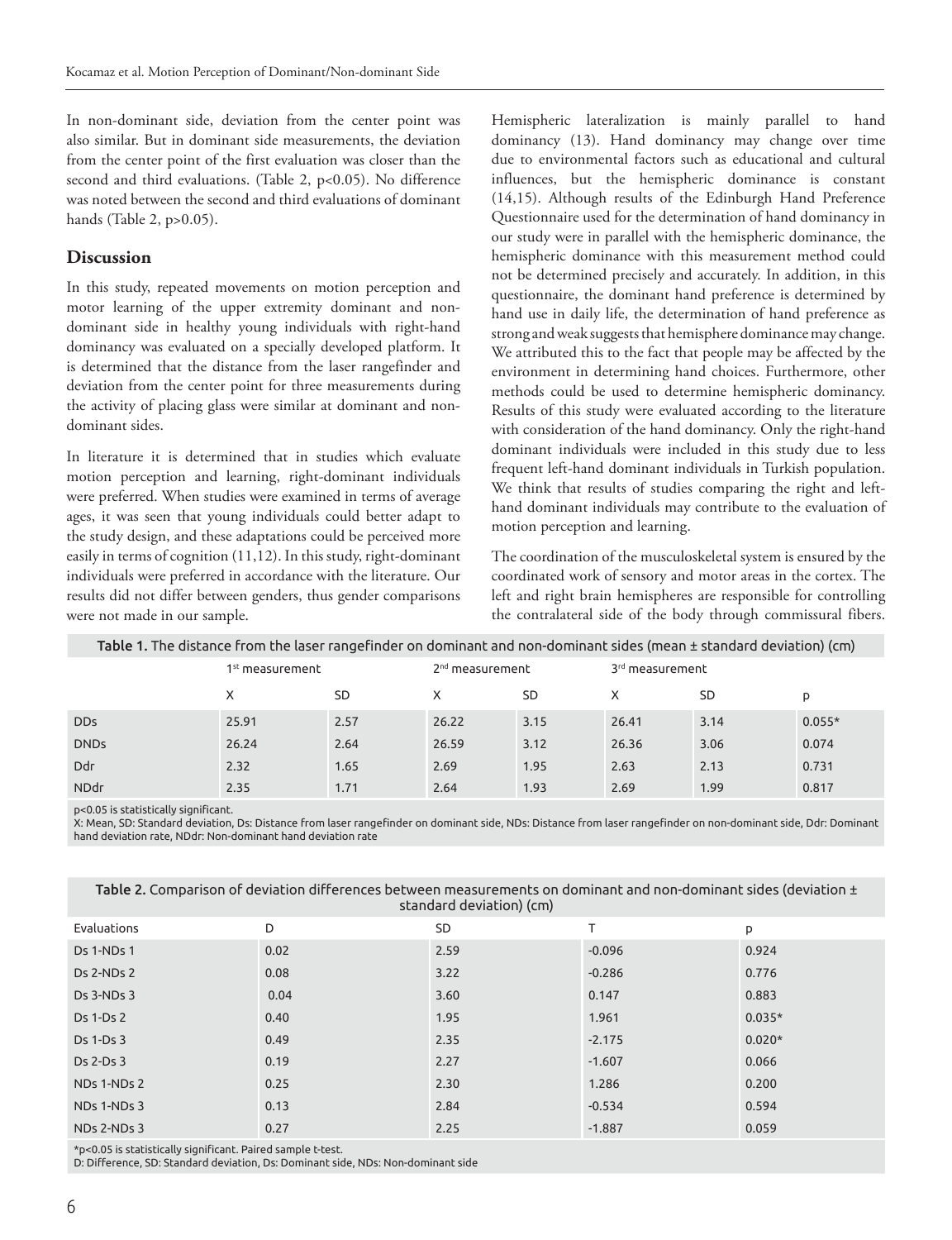Although different discriminators have been mentioned in the concept of cerebral dominancy, hand preference has been one of the most studied subjects by clinical and preclinical sciences as a symptom of motor dominancy. Ocklenburg and Gunturkun (14). investigated the relationship between hand preference and gender with the university students, their study stated that participants generally preferred their right hands in jobs that require skill, and it would be appropriate to evaluate the anatomically symmetrical brain hemispheres in terms of functionality. In this, we planned to evaluate repeated movements on motion perception and motor learning of healthy young individuals, and it was concluded that hand dominancy was not a distinguishing factor in terms of motion perception, motor learning, and functionality. Similar effects were observed with the non-dominant side with their eyes closed.

In literature, it is observed that special platforms with sensors are preferred in studies where motor control is examined. Mathew et al. (11) investigated handedness and motor control in their study. They stated that dominancy is not a predictive factor in the determination of motor control. We have used a special platform for measurements. It is determinate that the distance from the laser rangefinder and deviation from the center point for three measurements during activity of placing glass were similar at dominant and non-dominant sides. In group comparisons, a difference was only noted on the dominant side. The first measurement results for the dominant side were closer to the center point, the second measurements deviated from the center point, and the third measurement has less deviation from the center point than that of the second measurements. It is thought that the first measurement results are the effect of visual memory at the dominant and non-dominant side, but in the second and third repetitions, it is thought that the deviation from the center is due to the short term memory, kinesthesia, and motor learning ability which could not be coded correctly. Therefore, more detailed studies explaining the motion perception and motor learning explaining the comparative results of the right- and lefthand dominancy are necessary.

In light of this information, it is clear that hand dominancy is not a predictive factor for motor control and motor learning. We thought that these may be related to gender, education level, social, and cultural level as well as its use during daily life activities.

The declarative memory, which is the sub-group of longterm memory, is defined as the idea and schematization of the information which is conscious. Motions and skills occur unconsciously in the other subgroup of long-term and procedural memory. While learning a motor activity, the first thing to do is to formulate ideas, and the memory progresses from the declarative to the procedural (16). In the light of the information of the cortex and sub-cortex structures, it is the memorization of the coded motion with the repetition of the planned motor movement and with the relationship with basal ganglia and cerebellum. As a result of evaluations, the deviation in the first measurements of the dominant side was found to be

similar, and the deviation from the center point in the second and third measurements was found to be higher. These findings can be explained by the relationship between motor learning, motor control, and memory. This situation can be interpreted as participants acted by focusing more on the activity, and by formulating ideas during the first evaluation and in the following evaluations, they acted under the influence of procedural memory.

#### **Study Limitations**

The limitation of the study includes the absence of auditory impulse for confusion during measurements. All measurements were performed in a silent room. Different age groups could be included in future studies, and differences between age groups could be examined.

#### **Conclusion**

In the study, which examined the motion perception and motor control of the dominant and non-dominant upper extremity in healthy young individuals, it was stated that hand dominancy not a main determinant. Repeated movements, visual information, short-term memory, and correct coding could affect the motor ability.

This study also updates the old literature on this subject. A need for further studies in this field is seen by including the rightand left-hand dominant individuals, and evaluating visual and auditory interference during movements.

#### **Ethics**

**Ethics Committee Approval:** This study was carried out at Hasan Kalyoncu University, Physical Therapy and Rehabilitation Department of Health Science Faculty.

**Informed Consent:** Participants were informed about the study, and the informed consent form was signed.

Peer-review: Externally peer reviewed.

#### **Authorship Contributions**

Concept: D.K., Y.Y., Design: D.K., Y.Y., Data Collection or Processing: D.K., E.D., T.B., Analysis or Interpretation: S.A.U., B.T., Y.Y., Literature Search: D.K., S.A.U., E.D., T.B., B.T., Y.Y., Writing: D.K., S.A.U., E.D., T.B., B.T.

**Conflict of Interest:** No conflict of interest was declared by the authors.

**Financial Disclosure:** The authors declared that this study received no financial support.

#### **References**

- 1. Vuoksimaa E, Koskenvuo M, Rose RJ, Kaprio J. Origins of handedness: A nationwide study of 30 161 adults. Neuropsychologia 2009;47:1294- 301.
- 2. Teixeira L, Silva MV, Carvalho M. Reduction of lateral asymmetries in dribbling: The role of bilateral practice. Laterality 2003;8:53-65.